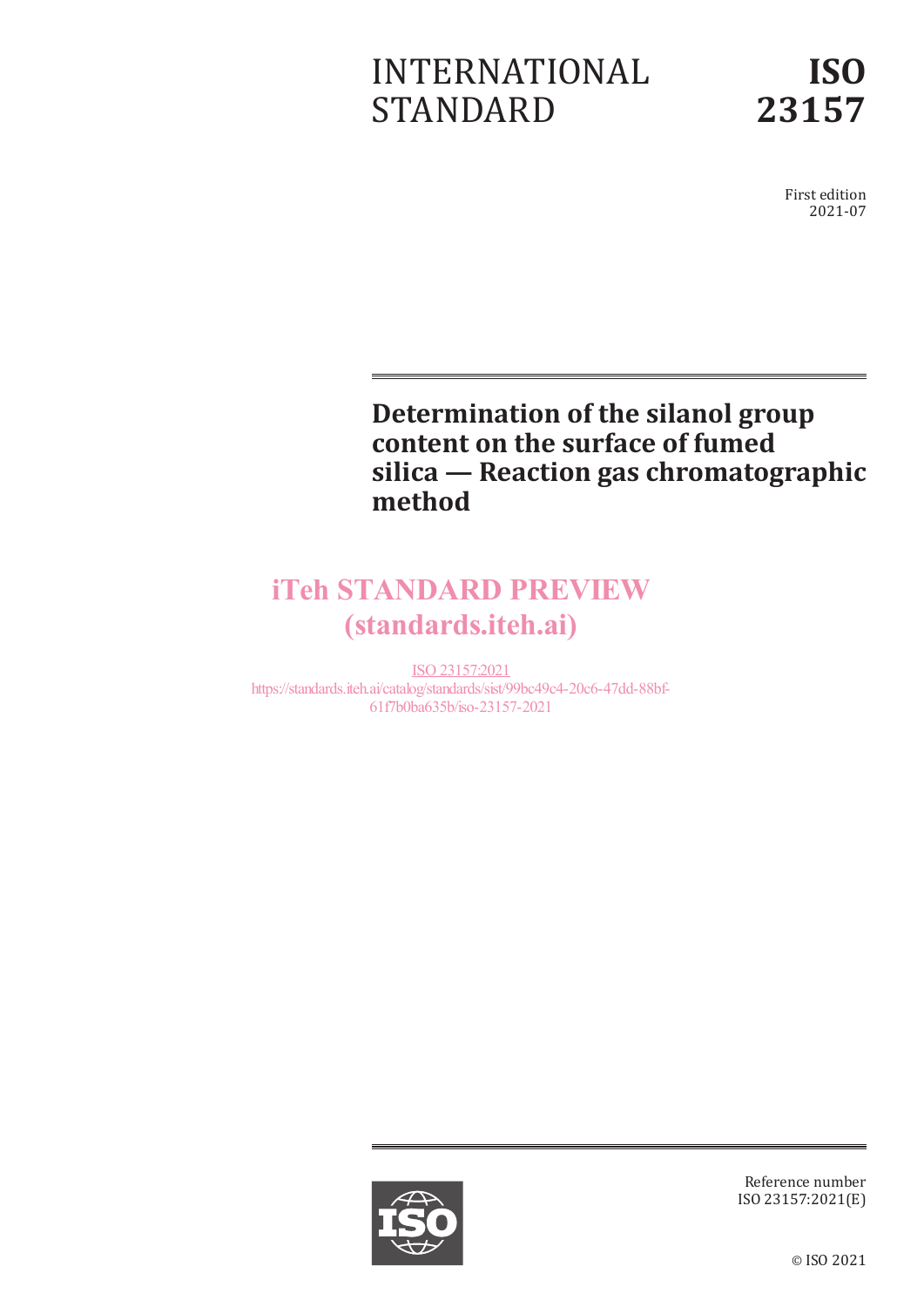## iTeh STANDARD PREVIEW (standards.iteh.ai)

ISO 23157:2021 https://standards.iteh.ai/catalog/standards/sist/99bc49c4-20c6-47dd-88bf-61f7b0ba635b/iso-23157-2021



#### **COPYRIGHT PROTECTED DOCUMENT**

#### © ISO 2021

All rights reserved. Unless otherwise specified, or required in the context of its implementation, no part of this publication may be reproduced or utilized otherwise in any form or by any means, electronic or mechanical, including photocopying, or posting on the internet or an intranet, without prior written permission. Permission can be requested from either ISO at the address below or ISO's member body in the country of the requester.

ISO copyright office CP 401 • Ch. de Blandonnet 8 CH-1214 Vernier, Geneva Phone: +41 22 749 01 11 Email: copyright@iso.org Website: www.iso.org Published in Switzerland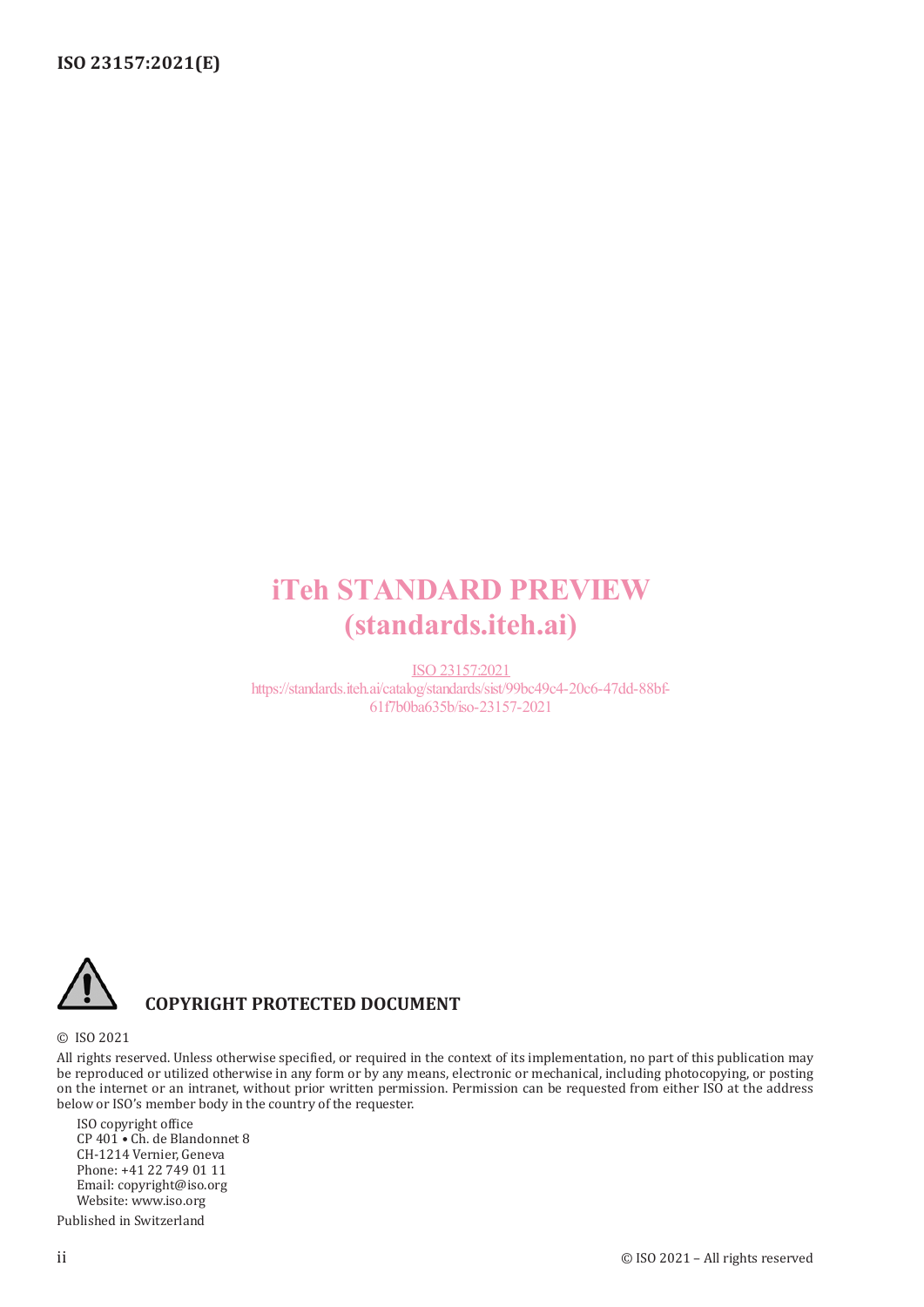| 1         |                                                                                                                                             |                                                                       |  |  |  |  |  |
|-----------|---------------------------------------------------------------------------------------------------------------------------------------------|-----------------------------------------------------------------------|--|--|--|--|--|
| 2         |                                                                                                                                             |                                                                       |  |  |  |  |  |
| 3         |                                                                                                                                             |                                                                       |  |  |  |  |  |
| 4         |                                                                                                                                             |                                                                       |  |  |  |  |  |
| 5         | Reagents 2                                                                                                                                  |                                                                       |  |  |  |  |  |
|           | 5.1                                                                                                                                         |                                                                       |  |  |  |  |  |
|           | 5.2                                                                                                                                         |                                                                       |  |  |  |  |  |
|           | 5.3                                                                                                                                         |                                                                       |  |  |  |  |  |
|           | 5.4                                                                                                                                         |                                                                       |  |  |  |  |  |
|           | 5.5                                                                                                                                         |                                                                       |  |  |  |  |  |
|           | 5.6<br>5.7                                                                                                                                  |                                                                       |  |  |  |  |  |
| 6         |                                                                                                                                             |                                                                       |  |  |  |  |  |
|           | Apparatus 3                                                                                                                                 |                                                                       |  |  |  |  |  |
|           | 6.1<br>6.2                                                                                                                                  | Gas chromatograph 3                                                   |  |  |  |  |  |
|           | 6.3                                                                                                                                         |                                                                       |  |  |  |  |  |
|           | 6.4                                                                                                                                         | 0ven 3<br>Capillary Column STANDARD PREVIEW 3                         |  |  |  |  |  |
|           | 6.5                                                                                                                                         |                                                                       |  |  |  |  |  |
|           | 6.6                                                                                                                                         | Sample vials 4<br>Analytical balance (Standards.iteh.ai) 4<br>4       |  |  |  |  |  |
|           | 6.7                                                                                                                                         |                                                                       |  |  |  |  |  |
|           | 6.8                                                                                                                                         |                                                                       |  |  |  |  |  |
| 7         | Sample pre <sup>1</sup> treatment and a each of mdards/sist/99bc49c4-20c6-47dd-88bf-<br>7.1 Sample pre-treatment 1f7b0ba635b/iso-23157-2021 |                                                                       |  |  |  |  |  |
|           |                                                                                                                                             |                                                                       |  |  |  |  |  |
|           |                                                                                                                                             | 7.1.1                                                                 |  |  |  |  |  |
|           |                                                                                                                                             | 7.1.2                                                                 |  |  |  |  |  |
|           | 7.2<br>7.3                                                                                                                                  |                                                                       |  |  |  |  |  |
|           | 7.4                                                                                                                                         |                                                                       |  |  |  |  |  |
|           |                                                                                                                                             | Headspace system conditions <b>CONSCRUTE AND TELECTION</b> 5<br>7.4.1 |  |  |  |  |  |
|           |                                                                                                                                             | 7.4.2                                                                 |  |  |  |  |  |
|           |                                                                                                                                             | 7.4.3                                                                 |  |  |  |  |  |
|           |                                                                                                                                             | 7.4.4                                                                 |  |  |  |  |  |
|           |                                                                                                                                             | 7.4.5                                                                 |  |  |  |  |  |
| 8         |                                                                                                                                             |                                                                       |  |  |  |  |  |
|           | 8.1                                                                                                                                         |                                                                       |  |  |  |  |  |
|           | 8.2                                                                                                                                         | Calculation of the silanol group content <b>Election Content</b> 7    |  |  |  |  |  |
|           |                                                                                                                                             | 8.2.1                                                                 |  |  |  |  |  |
|           |                                                                                                                                             | 8.2.2                                                                 |  |  |  |  |  |
| 9         |                                                                                                                                             |                                                                       |  |  |  |  |  |
| <b>10</b> | 10.1                                                                                                                                        |                                                                       |  |  |  |  |  |
|           |                                                                                                                                             |                                                                       |  |  |  |  |  |
|           | 10.2                                                                                                                                        |                                                                       |  |  |  |  |  |
|           | 10.3                                                                                                                                        |                                                                       |  |  |  |  |  |
| <b>11</b> |                                                                                                                                             |                                                                       |  |  |  |  |  |
|           |                                                                                                                                             |                                                                       |  |  |  |  |  |
|           |                                                                                                                                             | Annex B (informative) Information about precision                     |  |  |  |  |  |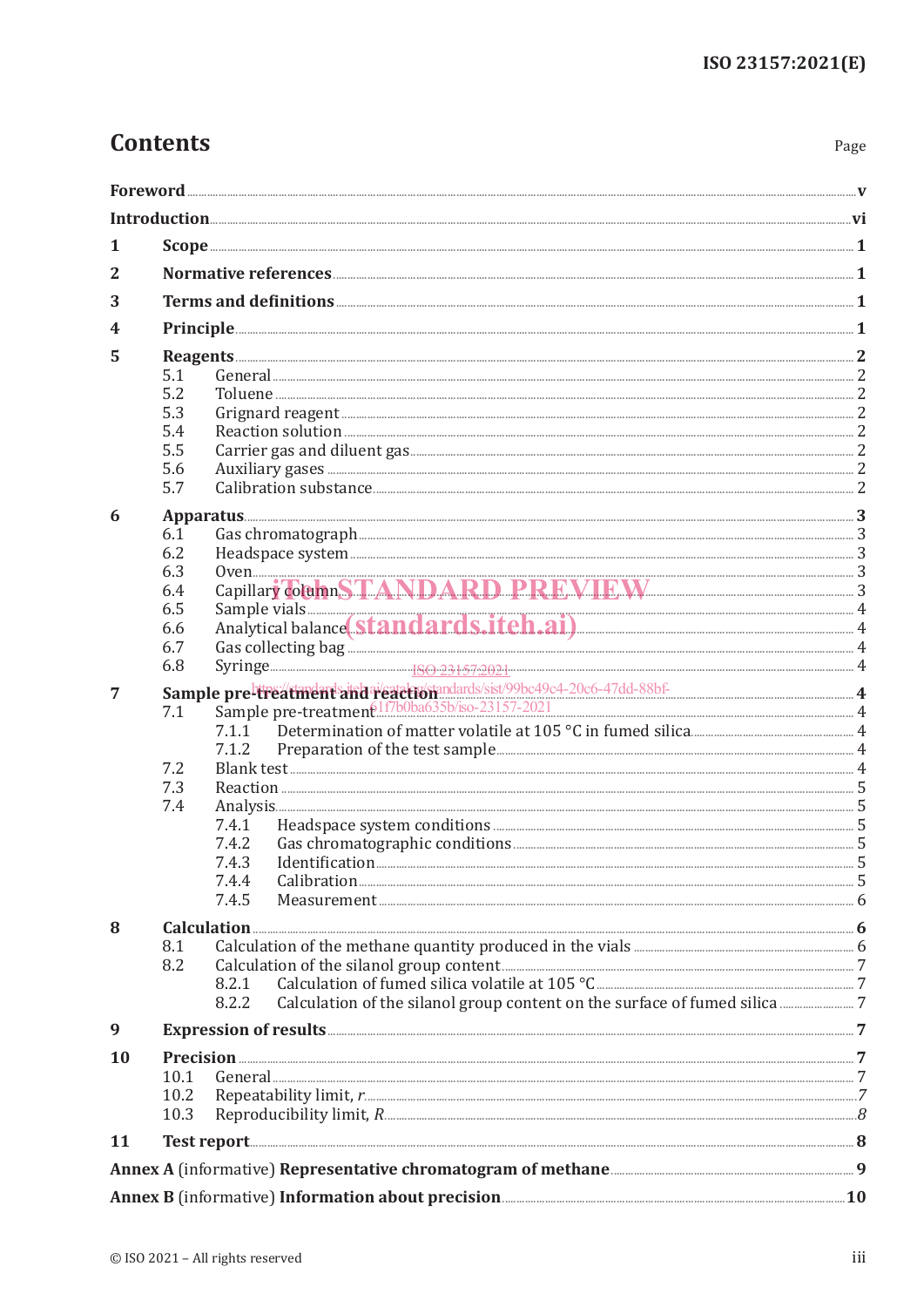**Bibliography**.............................................................................................................................................................................................................................**11**

## iTeh STANDARD PREVIEW (standards.iteh.ai)

ISO 23157:2021 https://standards.iteh.ai/catalog/standards/sist/99bc49c4-20c6-47dd-88bf-61f7b0ba635b/iso-23157-2021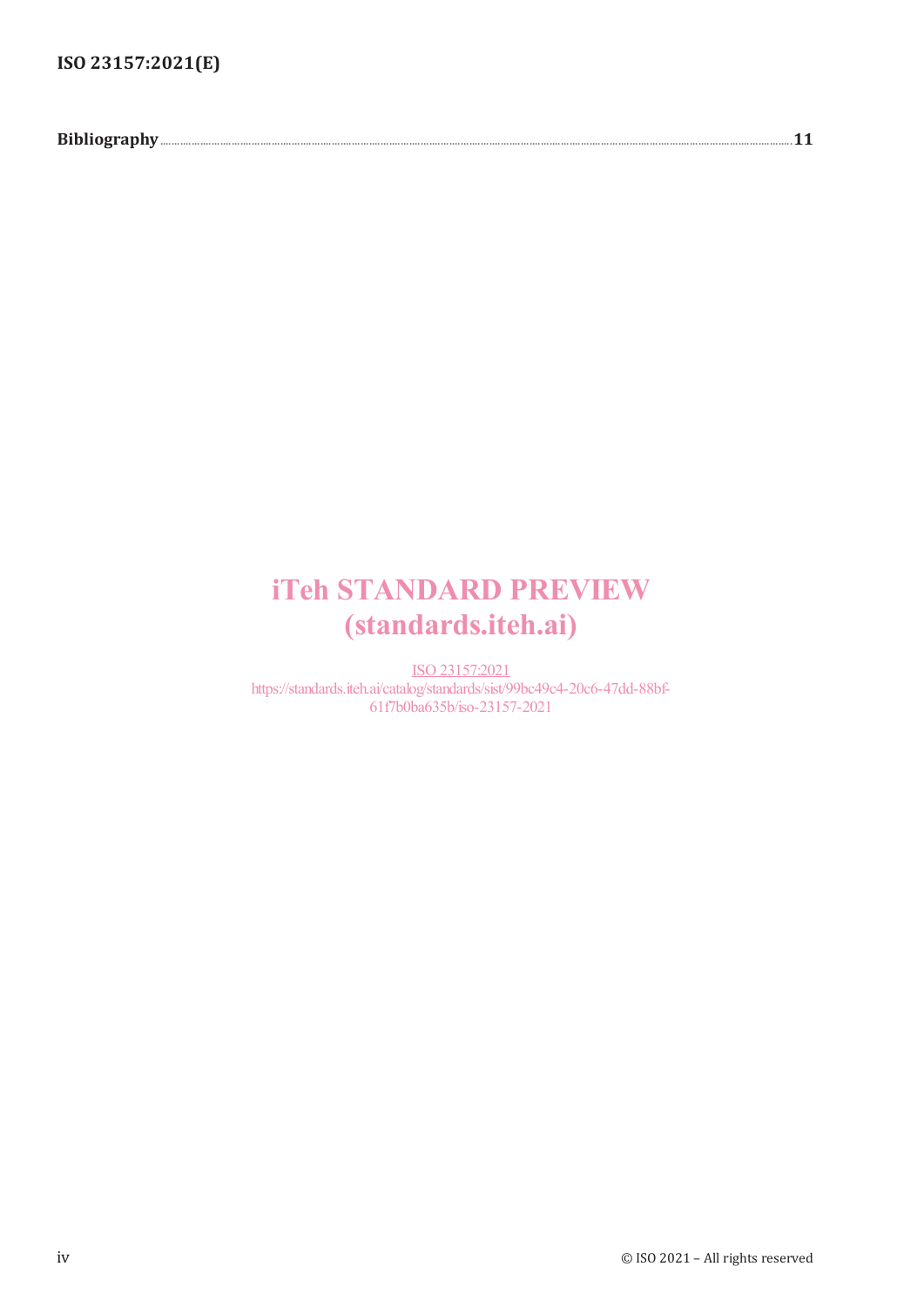### **Foreword**

ISO (the International Organization for Standardization) is a worldwide federation of national standards bodies (ISO member bodies). The work of preparing International Standards is normally carried out through ISO technical committees. Each member body interested in a subject for which a technical committee has been established has the right to be represented on that committee. International organizations, governmental and non-governmental, in liaison with ISO, also take part in the work. ISO collaborates closely with the International Electrotechnical Commission (IEC) on all matters of electrotechnical standardization.

The procedures used to develop this document and those intended for its further maintenance are described in the ISO/IEC Directives, Part 1. In particular, the different approval criteria needed for the different types of ISO documents should be noted. This document was drafted in accordance with the editorial rules of the ISO/IEC Directives, Part 2 (see www.iso.org/directives).

Attention is drawn to the possibility that some of the elements of this document may be the subject of patent rights. ISO shall not be held responsible for identifying any or all such patent rights. Details of any patent rights identified during the development of the document will be in the Introduction and/or on the ISO list of patent declarations received (see www.iso.org/patents).

Any trade name used in this document is information given for the convenience of users and does not constitute an endorsement.

For an explanation of the voluntary nature of standards, the meaning of ISO specific terms and expressions related to conformity assessment, as well as information about ISO's adherence to the experience or<br>World Trade Organization (WTO) principles in the Technical Barriers to Trade (TBT), see www.iso.org/ World Trade Organization (WTO) principles in the Technical Barriers to Trade (TBT), see www.iso.org/ iso/foreword.html. (standards.iteh.ai)

This document was prepared by Technical Committee ISO/TC 256, *Pigments, dyestuffs and extenders*. ISO 23157:2021

Any feedback or questions on this document should be directed to the user's national standards body. A complete listing of these bodies can be found at www.iso.org/members.html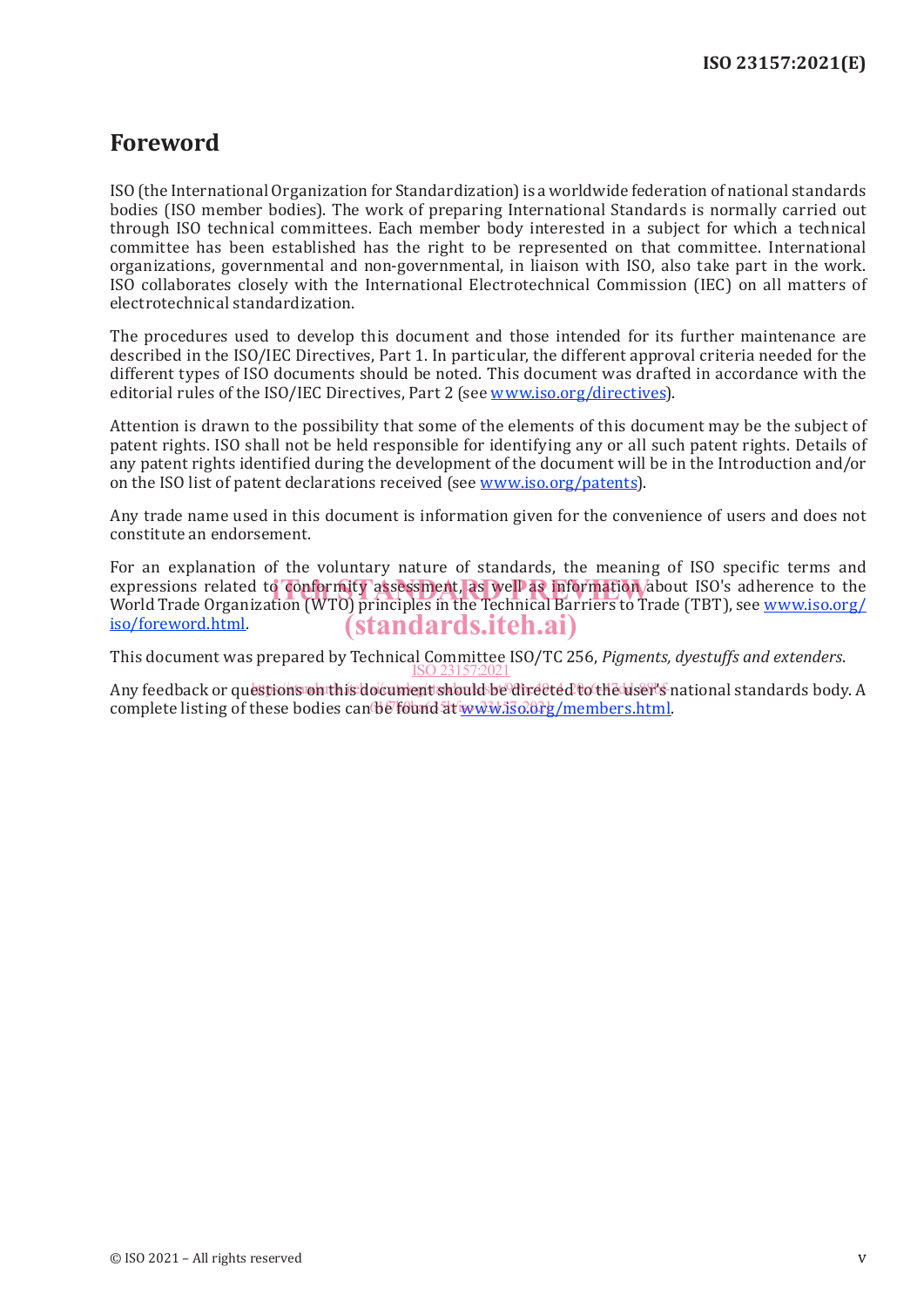### **Introduction**

Fumed silica (pyrogenic silicon dioxide) has a relatively high concentration of silanol groups formed during high-temperature flame hydrolysis and the following cooling process. This specified property enables fumed silica to be widely used as a reinforcing filler, thickener, thixotropy-increasing and antisagging additive in numerous industries, for example silicone rubber, coating materials, adhesives and sealants.

The determination of the silanol group content on the surface of fumed silica is essential for both manufacturers and users to develop a high-performance, surface modified fumed silica and improve existing products. Further, it also facilitates the communication among interested parties.

In practice, methods of titration, thermogravimetry (TG), infrared spectroscopy (IR) and reaction gas chromatography can be a choice for the determination of the silanol group content on the surface of fumed silica. Among these methods, the method of reaction gas chromatography is preferred by users due to the advantage of higher sensitivity and better reproducibility.

This document provides a detailed procedure for how to conduct the testing of the silanol group content on the surface of fumed silica by means of the reaction gas chromatographic method.

## iTeh STANDARD PREVIEW (standards.iteh.ai)

ISO 23157:2021 https://standards.iteh.ai/catalog/standards/sist/99bc49c4-20c6-47dd-88bf-61f7b0ba635b/iso-23157-2021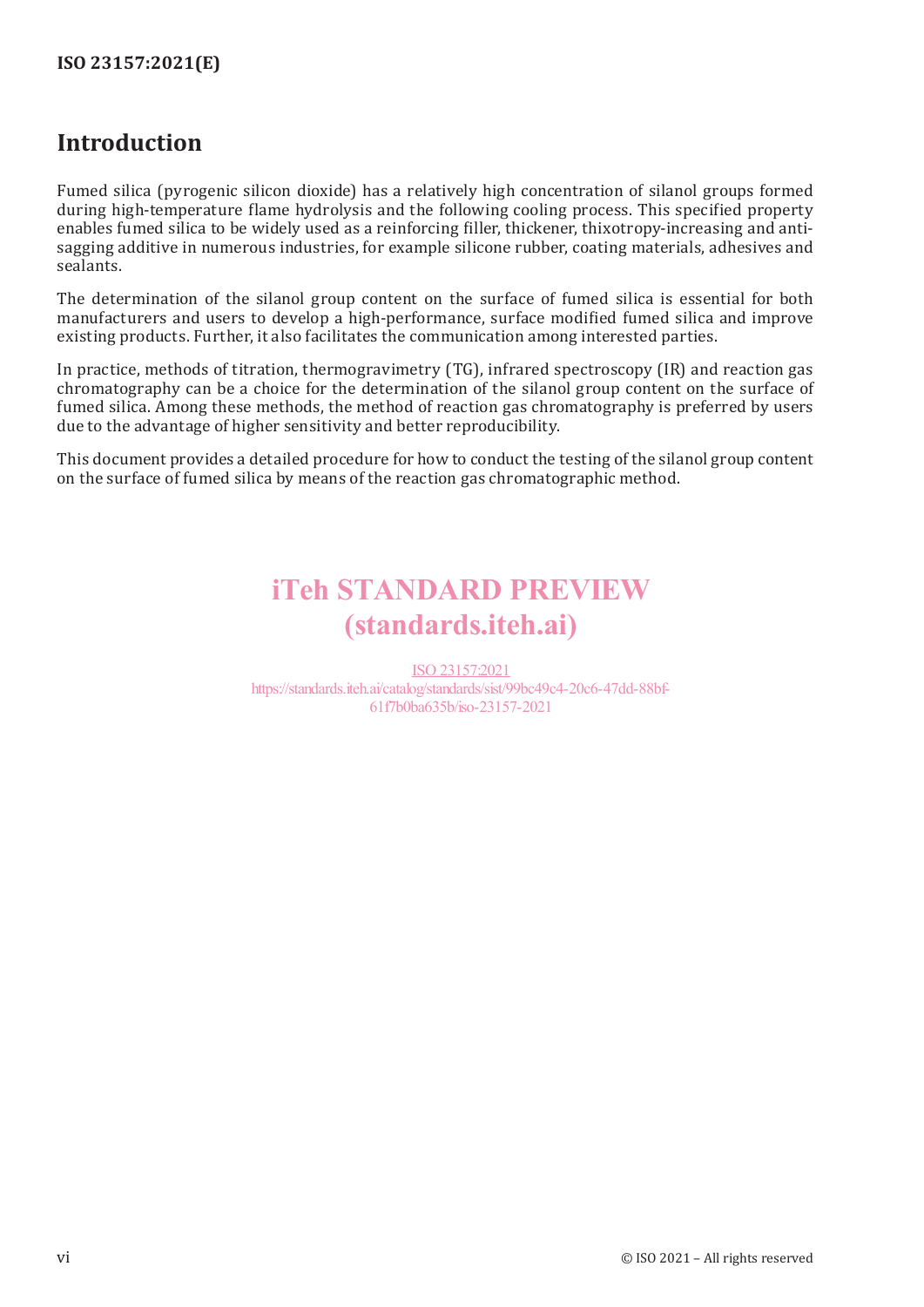### **Determination of the silanol group content on the surface of fumed silica — Reaction gas chromatographic method**

**SAFETY STATEMENT — Persons using this document should be familiar with usual laboratory practice. This document does not purport to address all of the safety problems, if any, associated with its use. It is the responsibility of the user to establish appropriate safety and health practices and to determine applicability of any national regulatory conditions.**

**IMPORTANT — It is absolutely essential that tests conducted in accordance to this document be carried out by suitably qualified staff.**

#### **1 Scope**

This document specifies a method for the determination of the silanol group content on the surface of fumed silica by reaction gas chromatographic method.

#### **2 Normative references**

The following documents are referred to in the text in such a way that some or all of their content constitutes requirements of this document. For dated references, only/the edition cited applies. For<br>undated references, the latest edition of the referenced document (including any amendments) applies. undated references, the latest edition of the referenced document (including any amendments) applies.

ISO 18451-1, *Pigments, dyestuffs and extenders — Terminology — Part 1: General terms* (standards.iteh.ai)

ISO 23157:2021

**3** Terms and definitions.iteh.ai/catalog/standards/sist/99bc49c4-20c6-47dd-88bf-

61f7b0ba635b/iso-23157-2021

For the purposes of this document, the terms and definitions given in ISO 18451-1 and the following apply.

ISO and IEC maintain terminological databases for use in standardization at the following addresses:

- ISO Online browsing platform: available at https://www.iso.org/obp
- IEC Electropedia: available at https://www.electropedia.org/

#### **3.1**

#### **fumed silica**

amorphous silica produced from silicon halides by high-temperature flame hydrolysis

[SOURCE: ISO 18473‑3:2018, 3.1]

#### **3.2**

**silanol group**

hydroxyl group on the surface of fumed silica

#### **4 Principle**

A suitable amount of the dried fumed silica sample reacts with the Grignard reagent dispersed in toluene in an airtight reaction bottle to produce methane, which is injected into a gas chromatograph for separation, and further detected by a flame ionization detector (FID). The amount of methane produced is directly proportional to the silanol group content on the surface of fumed silica and is quantified from the peak areas using the external standard method. Then, the silanol group content in the sample is calculated according to the following reaction.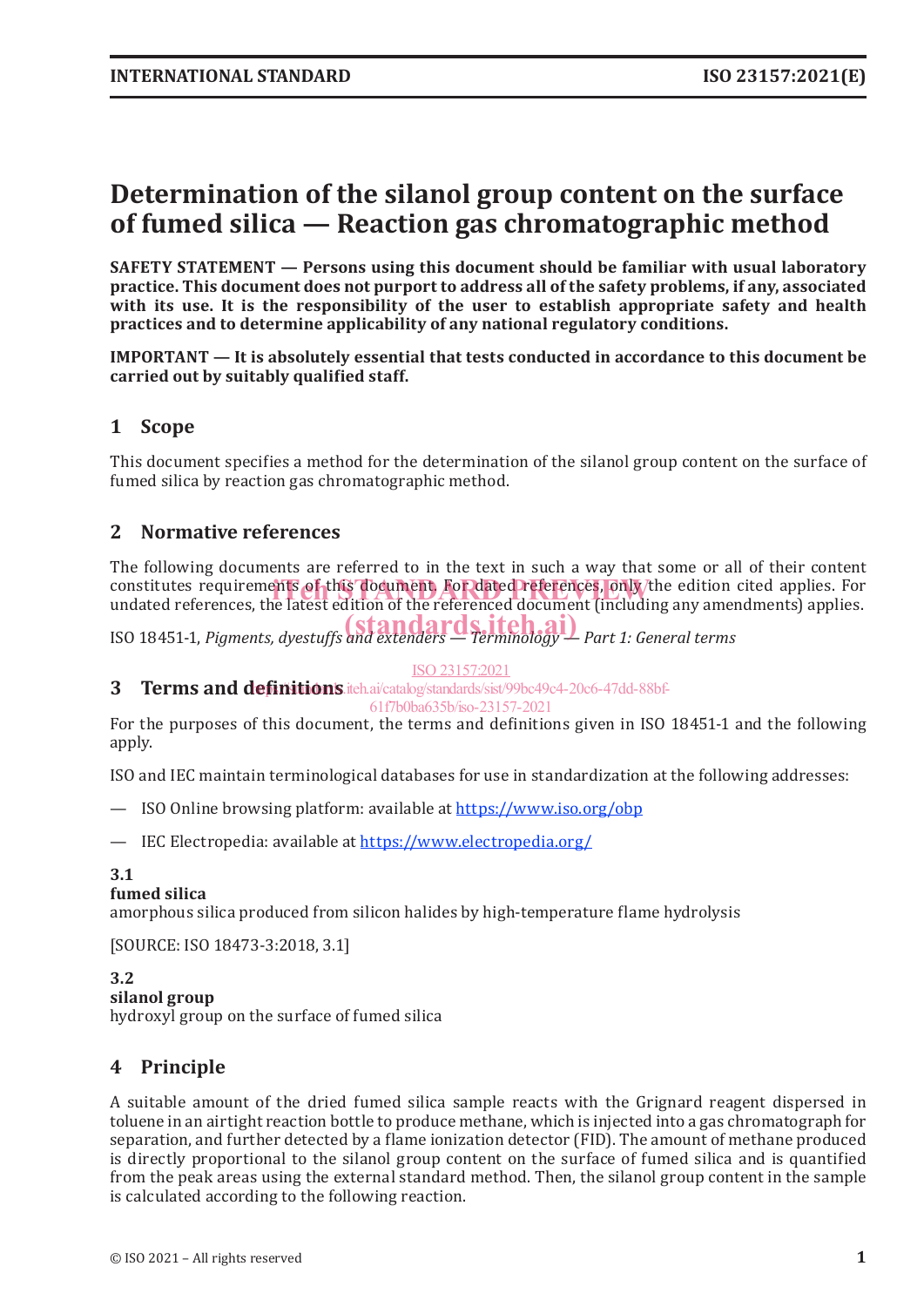#### **5 Reagents**

#### **5.1 General**

During the analysis, use only reagents of recognized analytical grade. Other grades may also be used, provided it is first ascertained that the reagent is of sufficiently high purity to permit its use without lessening the accuracy of the determination.

Information about the major reagents is given in Table 1.

| Reagent                                         | $CAS$ No. <sup>a</sup> |  |  |  |
|-------------------------------------------------|------------------------|--|--|--|
| Toluene                                         | $108 - 88 - 3$         |  |  |  |
| Methyl magnesium iodide <sup>b</sup>            | $917 - 64 - 6$         |  |  |  |
| Methane                                         | $74 - 82 - 8$          |  |  |  |
| Diethyl ether                                   | $60 - 29 - 7$          |  |  |  |
| Chemical Abstracts System Registry Number.<br>a |                        |  |  |  |

#### **Table 1 — Information about major reagents**

Dissolved in diethyl ether.

### **iTeh STANDARD PRE**

#### **5.2 Toluene**

Toluene (AR, purity  $\geq$  99,9 %, see Table 1) is used as a dispersion agent to promote the contact and reaction between the fumed silica sample and the Grignard reagent. Trace water is removed with calcium hydroxide before use. (standards.iteh.ai) ISO 23157:2021

https://standards.iteh.ai/catalog/standards/sist/99bc49c4-20c6-47dd-88bf-61f7b0ba635b/iso-23157-2021

#### **5.3 Grignard reagent**

The Grignard reagent is a solution of 3,0 mol/l methyl magnesium iodide (see Table 1), which reacts with hydroxyl to produce methane.

#### **5.4 Reaction solution**

Dilute the Grignard reagent  $(5.3)$  10 times with toluene  $(5.2)$  (volume ratio) as a reaction solution. The reaction solution shall be used immediately after dilution. A volumetric flask or another clean glass container may be used for dilution. Ensure that the samples to be tested and the calibration substances react with the identical reaction solution. Carry out the injection with the syringe immediately.

#### **5.5 Carrier gas and diluent gas**

Use nitrogen of 99,999 % or higher purity. High-purity helium may also be used.

#### **5.6 Auxiliary gases**

Use hydrogen of high purity and air for the flame ionization detector.

Suitable filters shall be installed in the gas chromatograph connection pipes to adsorb residual impurities.

#### **5.7 Calibration substance**

Use methane (see Table 1, purity  $\geq$  99,9 %) for the calibration. For a representative chromatogram of methane, see Annex A.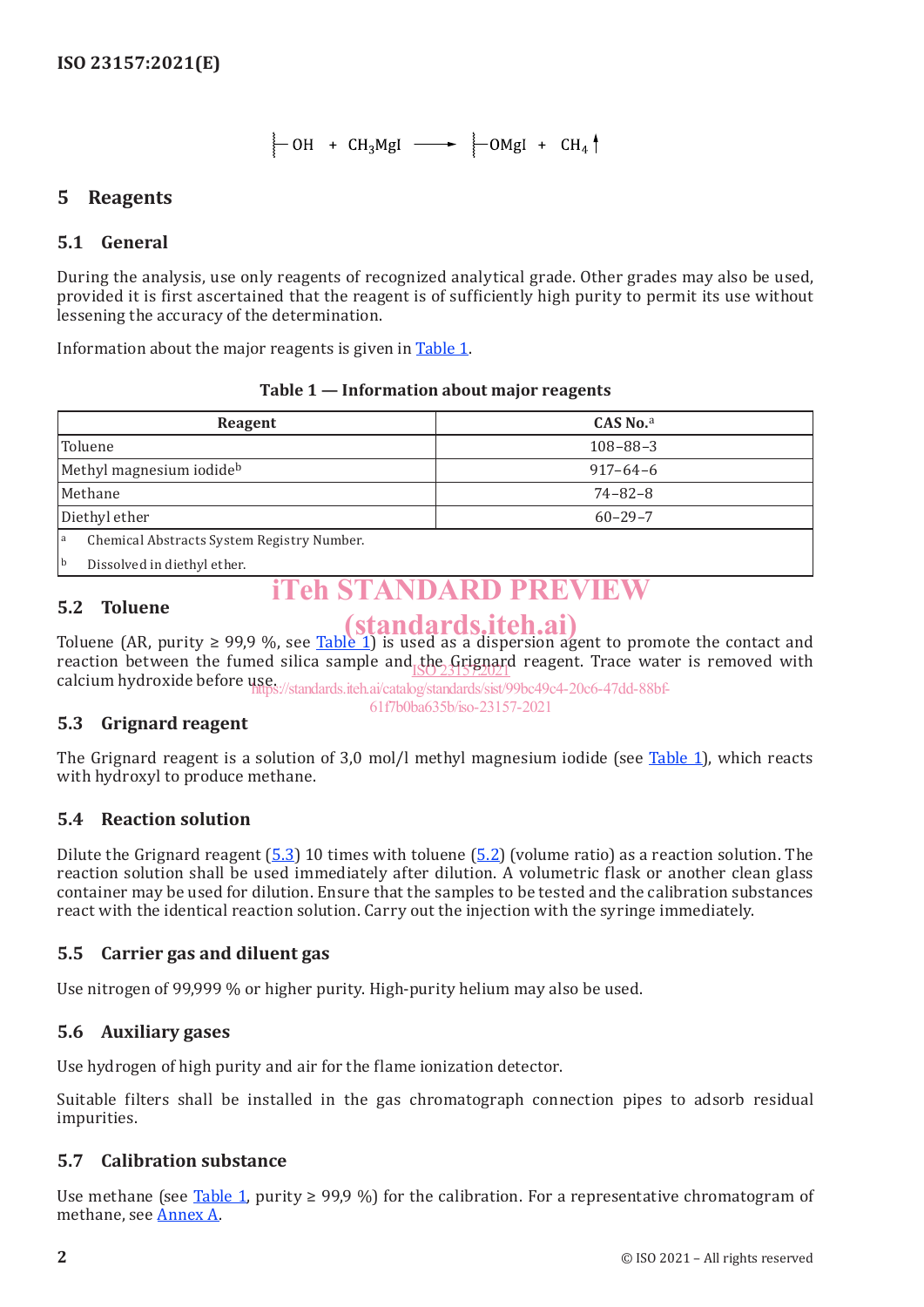With a 1 000 ml gas collecting bag (6.7), syringe (6.8) and diluent gas, dilute methane into at least five different concentrations. Then, inject 10 ml diluted methane gas into a sealed vial that contains 2,0 ml toluene to obtain five calibration substances with different methane masses (see Table 2).

| <b>Calibration substance</b> | <b>Methane</b> | Diluent gas | Mass of methane in the vial |
|------------------------------|----------------|-------------|-----------------------------|
|                              | ml             | ml          | mg                          |
|                              | 10             | 490         | 0,1435                      |
|                              | 25             | 475         | 0,3582                      |
|                              | 50             | 450         | 0,716 5                     |
|                              | 150            | 350         | 2,150                       |
|                              | 250            | 250         | 3,583                       |
|                              | 500            |             | 7,168                       |

NOTE The methane density at 25 °C and 1,013 25  $\times$  10<sup>5</sup> Pa is 0,716 8 g/l.

#### **6 Apparatus**

#### **6.1 Gas chromatograph**

The apparatus shall be set up and used in accordance with the manufacturer's instructions. All of the The apparatus shall be set up and used in accordance with the manufacturer's instructions. All of the<br>instrumental parts that get in contact with the sample or reagents shall be made of material that is inert to the sample or reagents, and shall not affect the sample or reagents chemically.

The apparatus shall be equipped with a flame ionization detector (FID), recorder, electronic integrator and data handling system. ISO 23157:2021

https://standards.iteh.ai/catalog/standards/sist/99bc49c4-20c6-47dd-88bf-61f7b0ba635b/iso-23157-2021

#### **6.2 Headspace system**

A totally automated equilibrium headspace analyser available from commercial sources is used which shall meet the following specifications:

The system shall be capable of keeping the vials at a constant temperature (40 °C  $\pm$  1 °C).

The system shall be capable of transferring accurately a representative portion of the headspace gas into a gas chromatograph fitted with capillary columns.

#### **6.3 Oven**

The oven shall be capable of being heated between 40 °C and 300 °C isothermally and under programmed temperature control. The temperature fluctuations of the oven shall be within 1 °C. The final temperature of the temperature programme shall not exceed the maximum operating temperature of the column.

#### **6.4 Capillary column**

The column shall be made of glass or fused silica. Porous layer, open, tubular column coated with molecular sieve with a suitable film thickness, and maximum internal diameter of 0,32 mm, has been found to give good results of peak separation. Proper stationary phase and column length is needed to meet the requirement of separation. Other type columns that satisfy the test requirement may also be used.

Examples are given in 7.4.2.